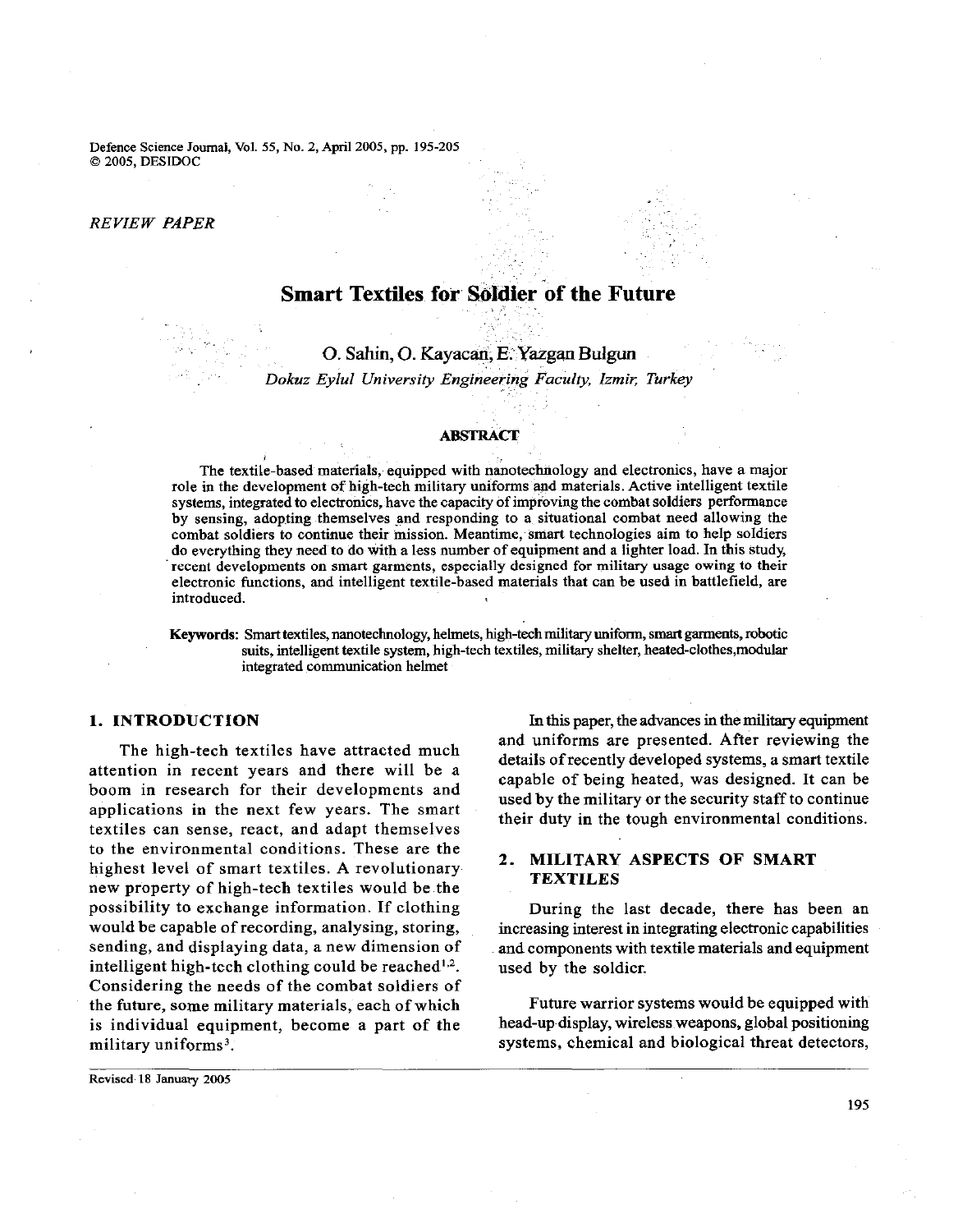

#### **Figure 1, Soldier of the future**

battery power, personal physiological status sensors, combat ID sensors, as shown in Fig. 1, all linked up to the combat soldier's personal computer to assist him in situational awareness and understanding. Network cables for data and power transmission, and a variety of antennas for near and remote communication need to be integrated into the warrior's clothing and equipment to reduce weight and bulk of current electronic system interface4.

Nanotechnology will play a major role in the development of the new generation of the Army uniforms and equipment. With the advent of nanotechnology, chemically-protective overgarments, which shield soldiers against hazardous chemicals and deadly microorganisms, will enter a new phase of development. The new Army uniforms will be breathable and 20 per cent lighter in weight than the standard battle-dress overgarments<sup>6</sup>.

Much of the smart fabric, soldier of the future, research is centred at the USArmy Soldier Systems Centre. There, scientists and technologists are tackling a variety of textiles that can transport power and information. One such example is a soldier sticking his intelligent glove-finger into water to see if it is safe to drink<sup>7</sup>.

Among the goals of the newly-created Institute for Soldier Nanotechnology (ISN) will be the development gadgets that can heal soldiers and also equip them with uniforms that are nearly invisible, and clothing that can become a rigid cast when a soldier breaks his or her leg<sup>8</sup>.

The Defense Advanced Research Projects Agency (DARPA), USA, focusses on research in the area of electronic textiles, besides the other next generation products. The DARPA mission is to develop imaginative, innovative, and often high-risk research ideas offering a significant technological impact that will go well beyond the normal evolutionary developmental approaches; and, to pursue these ideas from the demonstration of technical feasibility through the development of prototype systems<sup>9</sup>.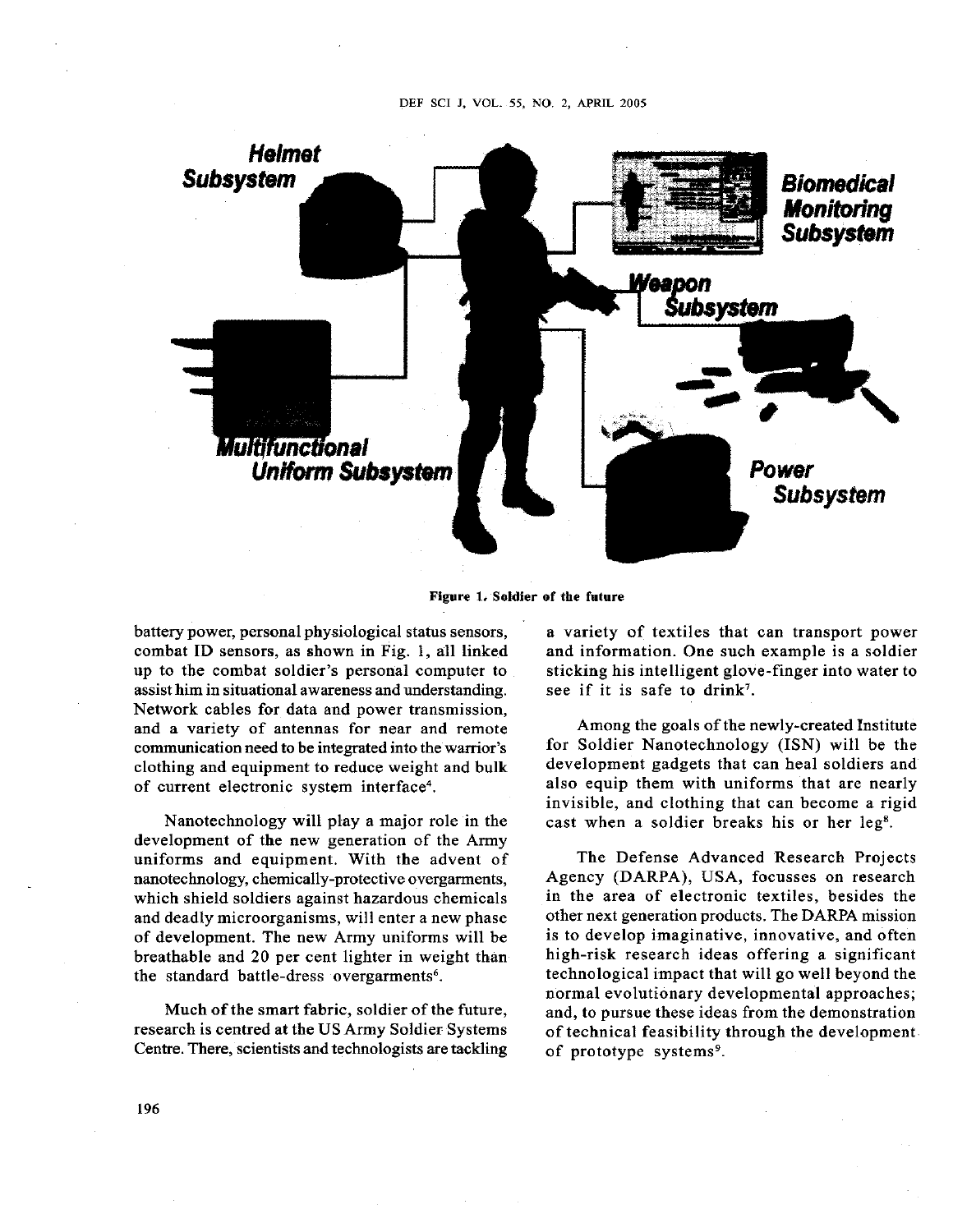#### SAHIN, *et el.:* SMART TEXTILES FOR SOLDIER OF THE FUTURE



Figure 2. Next generation helmet

The Army Research Laboratory and The Army Soldier Systems work with Massachusetts Institute of Technology (MIT) to equip the future soldiers with uniforms and gear that can heal them, shield and protect them against nuclear-biological-chemical (NBC) warfare<sup>4</sup>.

## 2.1 Modern Helmet Systems

In today's modern helmet systems, the soldiers can get up-to-the-minute information via a helmetmounted global positioning system (GPS), a small wireless voice and data communication system, and a wearable computer linked to an intra-squad wireless local area network (LAN).

A flip-down display on the helmet allows the soldier to scan the surroundings in the darkness, using thermal and night-vision sensors connected to his weapon. This display also gives each soldier a view of a situation map that can pinpoint where both the friends and the foe are located, in realtime. With that knowledge, the soldier can better figure out how to tackle the enemy. If he's on a battlefield, he can call in fire, just like sending an e-mail. He'll specify the kind of attack. It's sent, it happens, and just that easily, he's in touch with his commanders. On the other hand, an electric wire integrated into the helmet cover would be connected to another part of the uniform. The goal is to provide the combat soldier with executable functions that require the fewest possible actions on his or her part to initiate a response to a situational combat need by means of intelligent textiles $^{10,11}$ .

Figure 2 shows a sample helmet that has been turned inside out. It illustrates how an electrical Figure 3. Modular/integrated vehicle communications helmet

wire can be embedded in fabric through stitchless seam technology.

## 2.1.1 *Modular Integrated Communication Helmet*

The modular integrated communication helmet (MICH) is a modular helmet system that provides ballistic, fragmentation, aural and impact protection. It is also compatible with night vision, communication, and nuclear, biological, **and** chemical (NBC) equipment. The helmet allows maximum sensory awareness for the user, which includes unobstructed field of view and ambient hearing capabilities. The subsystem provides aural protection, occluding and non-occluding communications, omni-directional hearing, ear-specific communications (dual channel), low-profile microphone(s), microphone adapter for mask microphone, multiple radio and intercom adapters, and push-to-talk access<sup>13</sup>. As shown in Fig. 3, the headset may be worn alone or with

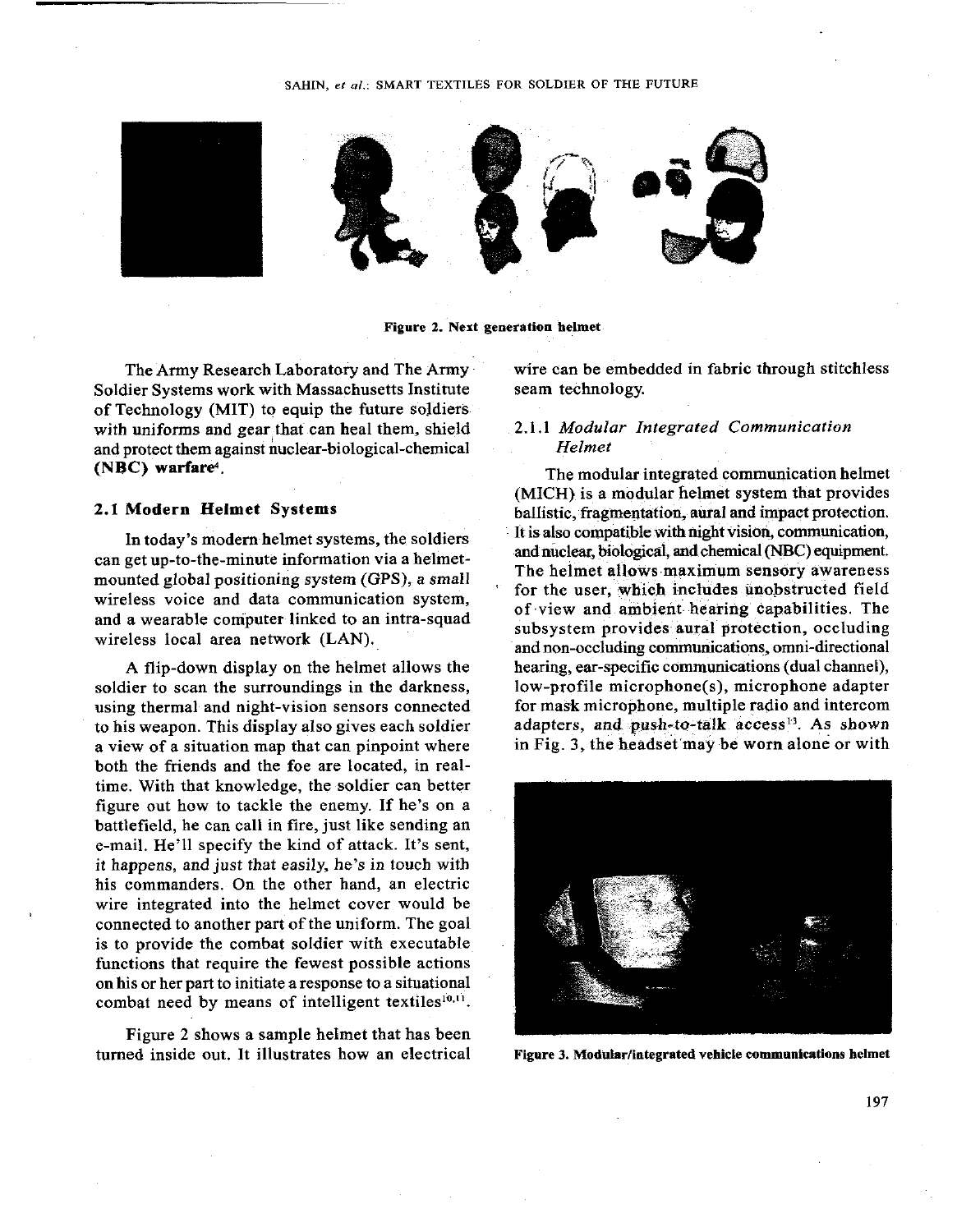the ballistic helmet retention system and pad suspension system.

## 2.1.2 Advanced Combat Vehicle Crewman\$ Helmet

The advanced combat vehicle crewman's helmet (ACVCH) ballistic shell has protection level equal to the current infantry helmet and has the configuration of the standard combat vehicle crewman's helmet shell. The helmet design incorporates an electronic talk through communications capability with passive hearing protection incorporated into the standard



**Figure 4. Advanced combat vehicle crewman's Helmet** 

. communications headset for vehicle intercom and squad radios<sup>14</sup>. In Fig. 4, an advanced combat vehicle crewman's helmet has been illustrated.

# 2.2 Textile-based Health Products in Military

The Army isn't the only branch of the military which actively develops smart textiles. The US Navy funded a project in 1996 that eventually turned into the smart shirt, a product commercialised by SensaTex Inc in Atlanta, with technology from Georgia Tech Research **Corp.** The T-shirt functions like a computer, with optical and conductive fibres

integrated into the garment. It can monitor the vital signs such as heart rate and breathing of the wearers, including security officers, military personnel, and astronauts<sup>7</sup>.

Sensatex is an e-textile startup that is creating shirts which can be used to monitor the soldier's location and status in the battlefield. One of the biggest problem for medical staff is locating the soldier's wound and determining his vital signs amid battlefield chaos. A uniform that monitors a soldier's vital signs can relay the exact location of the wound through the wireless, saving a lot of time and valuable lives in the battlefield. The life shirt system is a comfortable garment that can be worn under normal uniform and it can automatically and continuously monitor over 40 physical signs such as respiratory rate, ventilation, swallow counts, arterial pulse wave, and heart rate<sup>15,16</sup>. The life shirt system is shown in Fig. 5.

On the other hand, the scientists also give emphasis on nanotechnology solutions for defence against biological and chemical warfare, and terrorism. Since the attacks on the US on 11 September 2001, this effort has received greater attention with a new research and development focus on the use of nanotechnology for **chemical/biological/radioactive/**  explosive detection and protection. DARPA has sponsored a project for the development of a biosensor to identify bacteriological infections in a biowarfare. The American military institutes try to integrate a wearable biosensor in clothing. The sensor can identify bacteria and the project team hopes to prove the principle in three years $17$ .

### 2.3 Carrying Heavy Equipment with Textiles

Embedding electronics into clothing used in harsh, dangerous environment is no small task. Already, soldiers such as those currently deployed in Afghanistan, carry up to 47 kg of equipment. including items such as cold-weather gear, nuclearbiological and chemical gear, and each new technology whether it be a head-mounted display or an antenna that runs up the soldier's back or around his or her waist as a long belt, adds weight. Such new technolog) potentially could double the load for today's combai soldier. That's one of the reasons that lightweight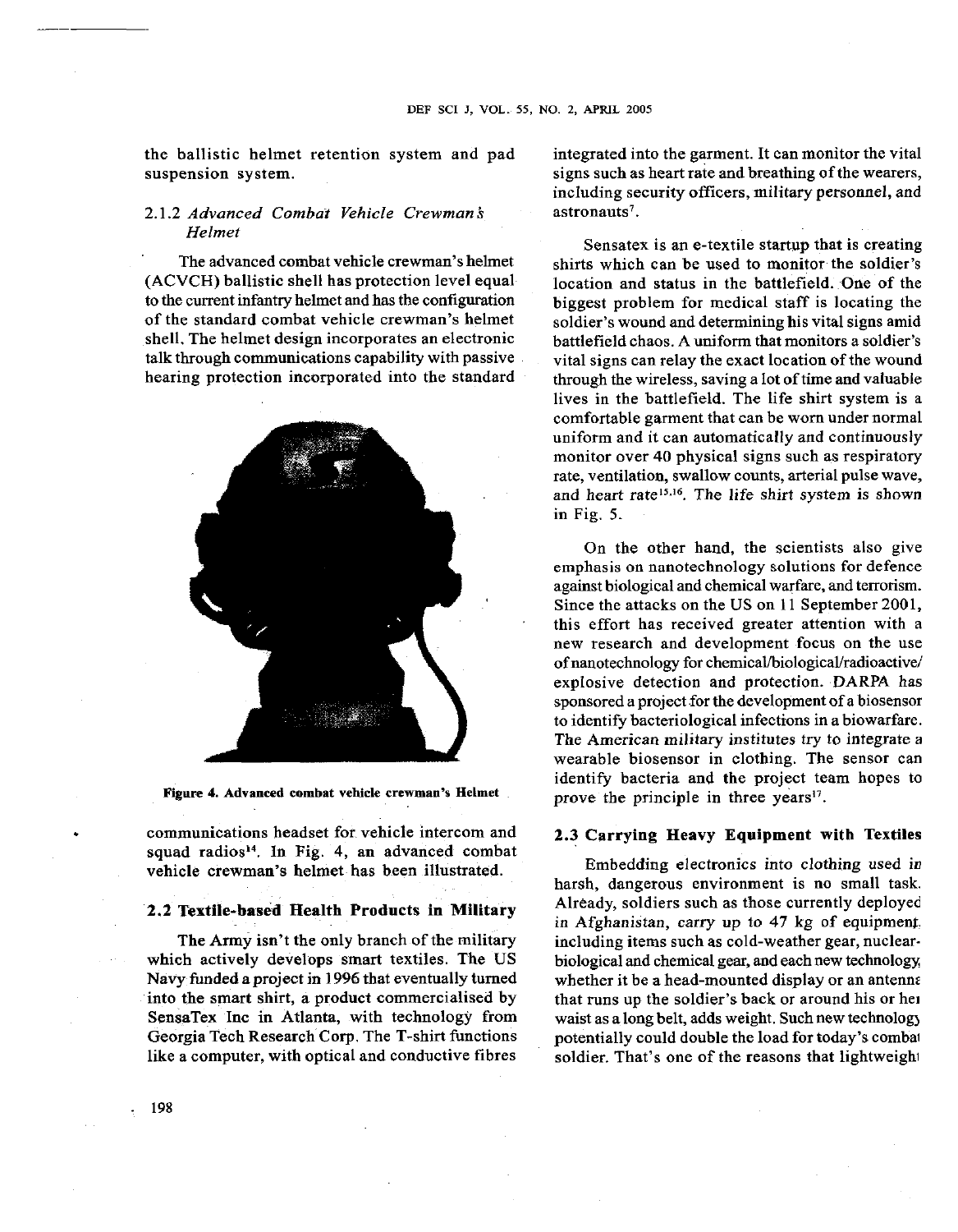## SAHIN, et al.: SMART TEXTILES FOR SOLDIER OF THE FUTURE



**Figure 5. The life shirt system** 

and flat-fabric technology is of such keen interest to the military. The goal is to reduce the load to that carried by Roman legionnaires: **20** kg by **2008.**  The result will be an exoskeleton-essentially a powered suit of amour. Such a device could give a soldier a big advantage in the battle and give the troops at least a two-horsepower augmentation of strength and endurance. The mandate had a legsonly exoskeleton ready for trials by **2003** and a whole-body version by **2005.** Wearing a device built by DARPA specialists, a soldier could lift 181.5 kg, including bigger weapons, bulletproof armour, better communications devices and more food, and this device remains continuously active for at least four hours. Exoskeletons could be optimised for other combat tasks too such as running much faster than the ordinary human beings, jumping over fences, or picking up rubble during rescue efforts<sup>19</sup>. A robotic suit developed by Sarcos, can mimic the wearer's body motions (Fig. 6).

In Fig. 7, load reduction achieved by embedding the electronic devices in the military uniforms and textile-based equipment is illustrated.

### 2.4 Development of Artificial Muscles

The Institute for Soldier Nanotechnologies gives new focus to materials research, including research into artificial muscles. The muscle (actually a polymer-called polypyrrole) is activated by electricity. When a current is applied, the polymer's accordion-shaped molecules stretch out like human muscles; when the current stops, the polymer contracts. Incorporated into a battle suit, the material could store energy generated by walking and release it in a super-leap or other feat of strength. The suit may stop (or at least slow) bullets. Certain liquids called ferromagnetic fluids, change properties, including density, in the presence of an electromagnetic field<sup>20</sup>.

#### 2.5 Interactive Camouflage

Scientists are conducting studies on animals to develop technology that could be used for chameleon-like battle suit that changes the colour depending on its surroundings. The researchers are trying to catch the interest of the military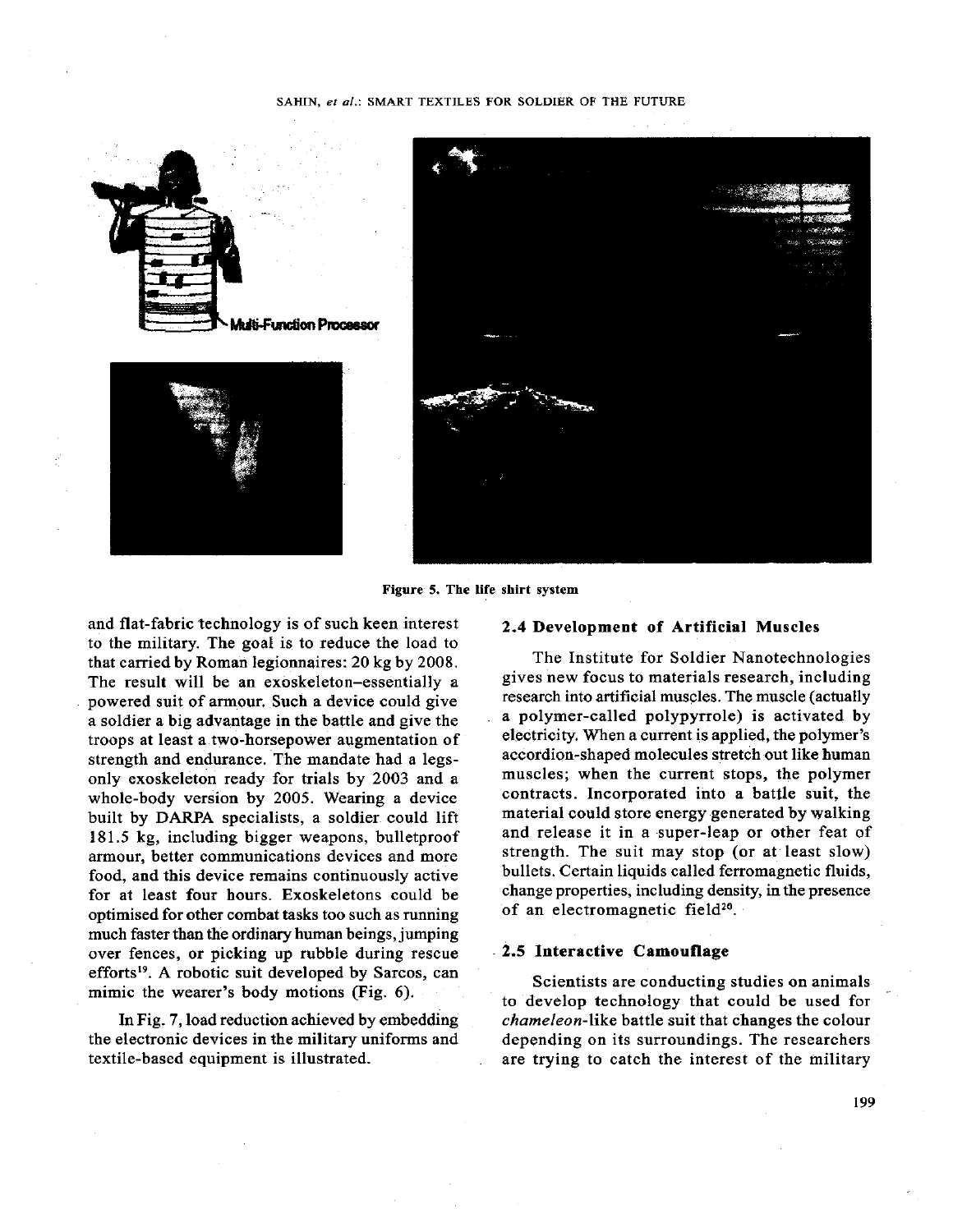**DEF SCI J, VOL. 55, NO. 2, APRIL 2005** 



**Figure 6. Robotic suit** 



with fabrics that change the colour when conductive **2.6** Wearable Cables fibres stitched into the clothing heat and cool the material's thermochromatic inks. The technology **2.6.1 Universal Serial Bus & Wired Vests** is advanced to build a battle suit which has a The Soldier Systems Centre, USA has already surface like a *chameleon*<sup>15</sup>. If a soldier is leaning collaborated with Foster-Miller Inc, USA, (Engineering surface like a *chameleon*<sup>15</sup>. If a soldier is leaning collaborated with Foster-Miller Inc, USA, (Engineering against a marble wall, the suit changes its colour and Technology Co.), to develop a fabric-based against a marble wall, the suit changes its colour and Technology Co.), to develop a fabric-based<br>to that, or if a soldier is lying on a black tarmac, version of a universal serial bus cable. The universal



Figure 7. Load Reduction **Figure 8. Chameleon-like battle suit** Figure 8. Chameleon-like battle suit

to that, or if a soldier is lying on a black tarmac, version of a universal serial bus cable. The universal<br>it changes its colour to that (Fig. 8). Serial bus cables are in common use in today's serial bus cables are in common use in today's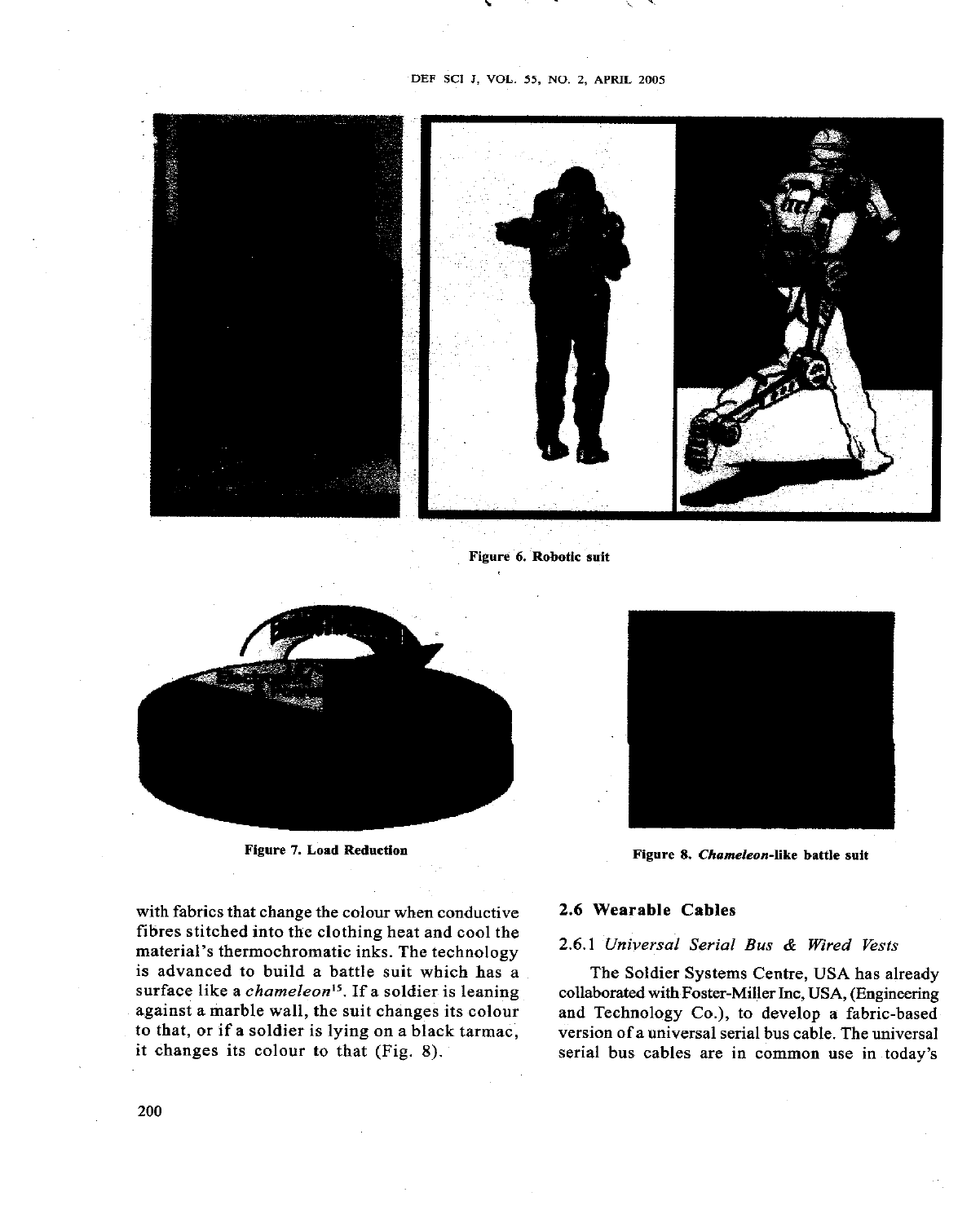office and household computers to connect to the internet, among other things. Normally stiff, heavy, and coated with plastic, the universal serial bus cable has been transformed into something thin, flexible, and wearable with flat connectors<sup>7</sup>. It can be integrated into the clothing and is currently under consideration for an advanced combat uniform programme.

After testing and evaluation, it actually functioned like a normal universal serial bus. Learning that power and data can be sent through textiles, the next step is to determine how and where to place the sensors that will transmit information to the soldier's computer. Sensors could be attached or embedded into the material, or be the fabric itself, and could be located on the inside, middle, or outside layer of the clothing system. Integration of both the electronic network and sensors also presents new design issues and human factors issues of safety, comfort, performance, and durability<sup>3</sup>. Figure 9 shows atextile-based universal serial bus and wired vests.

### *2.6.2 Wearable Antenna for Tactical Communications Radio*

The success of the wearable cable led to other applications such as a wearable, flexible and textilebased squad-level antenna for a tactical communications radio. The antenna was integrated into the modular lightweight Ioad-carrying equipment vest.

#### *2.6.3 Wearable Electric Blanket*

Afterwards, an electric blanket was developed without the stiff, bulky wires traditionally used. The new blanket is lighter, more flexible and can be machine-washed and dried. Plugged in, it warms evenly using the same amount of power as a 100 W light bulb. It is a successful example of military research in electro-textiles which has been applied to commercial markets<sup>3</sup>.

## 2.7 Fibre Keyboard

A keyboard built into a military uniform sleeve is a way to remove bulky control units from a



**Figure 9. Textile-based universal serial bus and wired vests**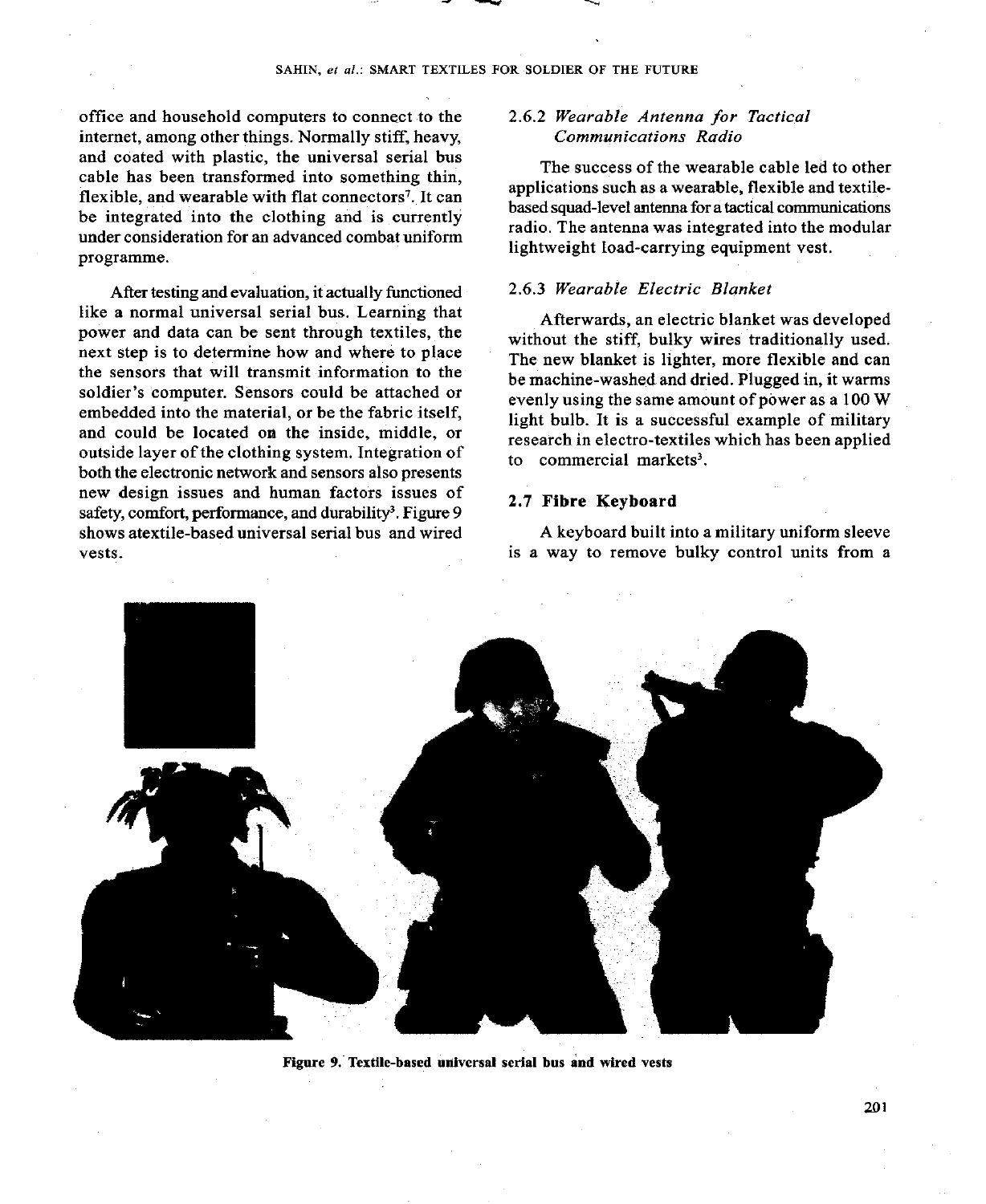soldier's load. The soldier could communicate with others either by a fabric keyboard that might be unrolled from the pocket of a military uniform, or simply sewn or woven in as part of the military uniform's sleeve (Fig **10).** 

The fibre keyboard would be pressure-sensitive, not touch-sensitive, for use on the battlefield. Combat soldier's soldier control unit is a box that sits on the chest. It would be better to integrate that into the clothing for reducing weight. One of the goals is to produce a keypad on the uniform sleeve that can function as the soldier control unit with specific military functions. A textile databus and' necessary connectivity to transport the signal from the keyboard to the control electronics is another goal. An initial prototype is expected to provide three or four keys needed for a few simple commands to prove the concept. Further development should lead to a BDU housing to hold the electronics and a fabric-based display<sup>10</sup>.

#### **2.8 Radio Frequency Identification**

#### *2.8.1 Smart Cards*

For the past **20** years, the technology has improved and the idea for control of inventory has spread from a simple store to be used in military. There are two basic types of smart cards. The contact smart cards and the contactless smart cards. The contact smart cards have to be inserted into a small card-reader slot to be read. The contactless smart cards have an embedded antenna connected to a microchip, enabling the smart card to pick up and respond to radio waves. These smart cards do not require any direct contact with the reader because these use the passive transponder technology of radio frquency identification. These do not require batteries either; powered instead by the electromagnetic field generated by the smart card reader.

#### **2.8.2** *Wearable Computers*

Some of the best uses include a new class of radio frquency identification systems implemented



**Figure 10. Keypad on the military uniform's sleeve**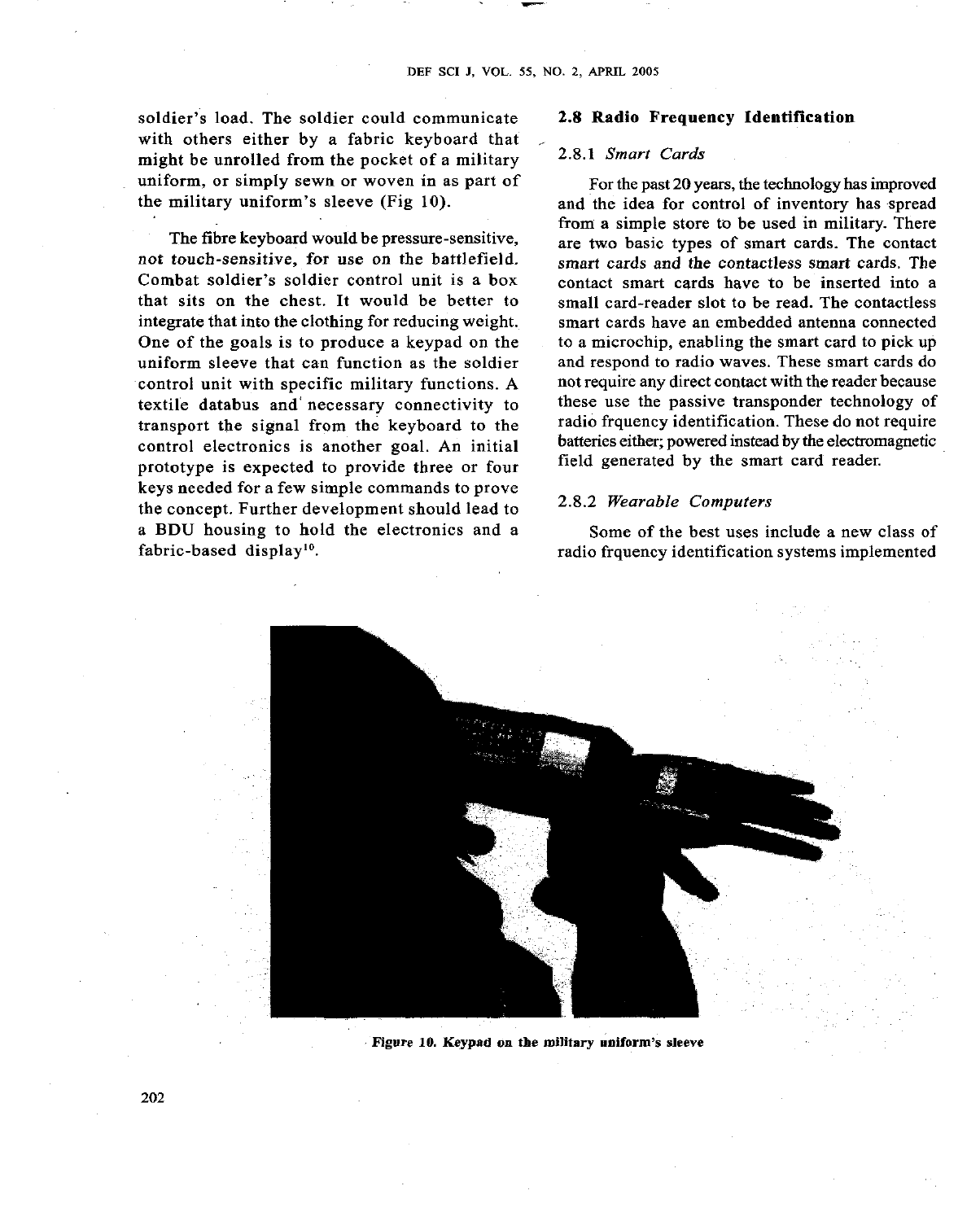in assembly and maintenance to be used for military applications. The major fascinating use for radio frequency identification is in clothing. It would be a wearable computer that allows one to take ones electronics and roll, and crumple it up and still it works. The system will include sensors, actuators, photovoltaic devices, batteries, storage devices, and maybe even reconfigurable software, all in a low-power design. DARPA will dedicate tens of millions of dollars to what some are calling e-textiles **<sup>1</sup>**over the next five years. The first projects will be for military applications such as parachutes that generate solar power or track satellite signals<sup>23</sup>.

#### 2.9 Military Shelters

The military shelters may change their colour to fit in the environment, repel chemicals, change shape, and become rigid in response to weather or ballistic threats by an electrical charge, or even these may be self-erected. These will also provide protection from heat sensors or electromagnetic detectors. These shelters will be able to convert sunlight into electricity for the powering of onboard electric components such as computers, radio transmitters, or soft displays.

#### 2.10 Heated Clothing Projeet

The best way to improve the individuals' performance is to control their environmental conditions. People who work outside, especially the military or security staff, need to control their thermal comfort. An additional electrical heating option in the uniform widens the operating temperature range of the garment and improves the protection against cold. The previous studies about heated clothing mainly took place in Tampere University and University of Lapland, in Finland. There are some prototypes about heated garments which are designed for arctic environment in northern countries<sup>24</sup>. The locations of the sensors of the prototypes are illustrated in Fig. 11.

In Dokuz Eylul University Engineering Faculty, Turkey, the first step of the implementation project was to design the heated clothing. The research staff included different researchers from Textile and Electrical and Electronics Engineering Depts



**Figure 11. A sample figure for the location of the sensors** 

of the Faculty. The prototype will include sensors in different places; textile-based heating elements, measurement control unit, humidity sensors, and small batteries. The temperature control system uses the digital sensors. The heating decision of the heated uniform is taken according to the skin temperature measurements. A great deal of energy is required for heating the staff in cold weather conditions. In this system, rapidly increasing heat is thought to be used for short periods<sup>25</sup>.

#### **3..** CONCLUSION

In the future, combat soldiers can be dressed in high-tech uniforms, fitted with everything, from navigation and water purifying systems to climate control. More than a decade will pass before super suits make the combat soldiers stronger, smarter, and perhaps even invisible.

The main aim is to increase the protection and survivability of the combat soldiers. The nano materials and smart structures can also provide the future soldiers with super strength, protection against bioweapons, and even a way to communicate covertly. Another goal is to help soldiers to do everything they need to do with smaller equipment and a lighter load. If electronics and optical technologies could be integrated successfully into the textiles, there could be a striking improvement in the battlefield communications.

The future warrior systems include global positioning systems, combat identification sensors, monitors, chemical detectors, and electronicallycontrolled weapons, all connected to the soldier's

**203**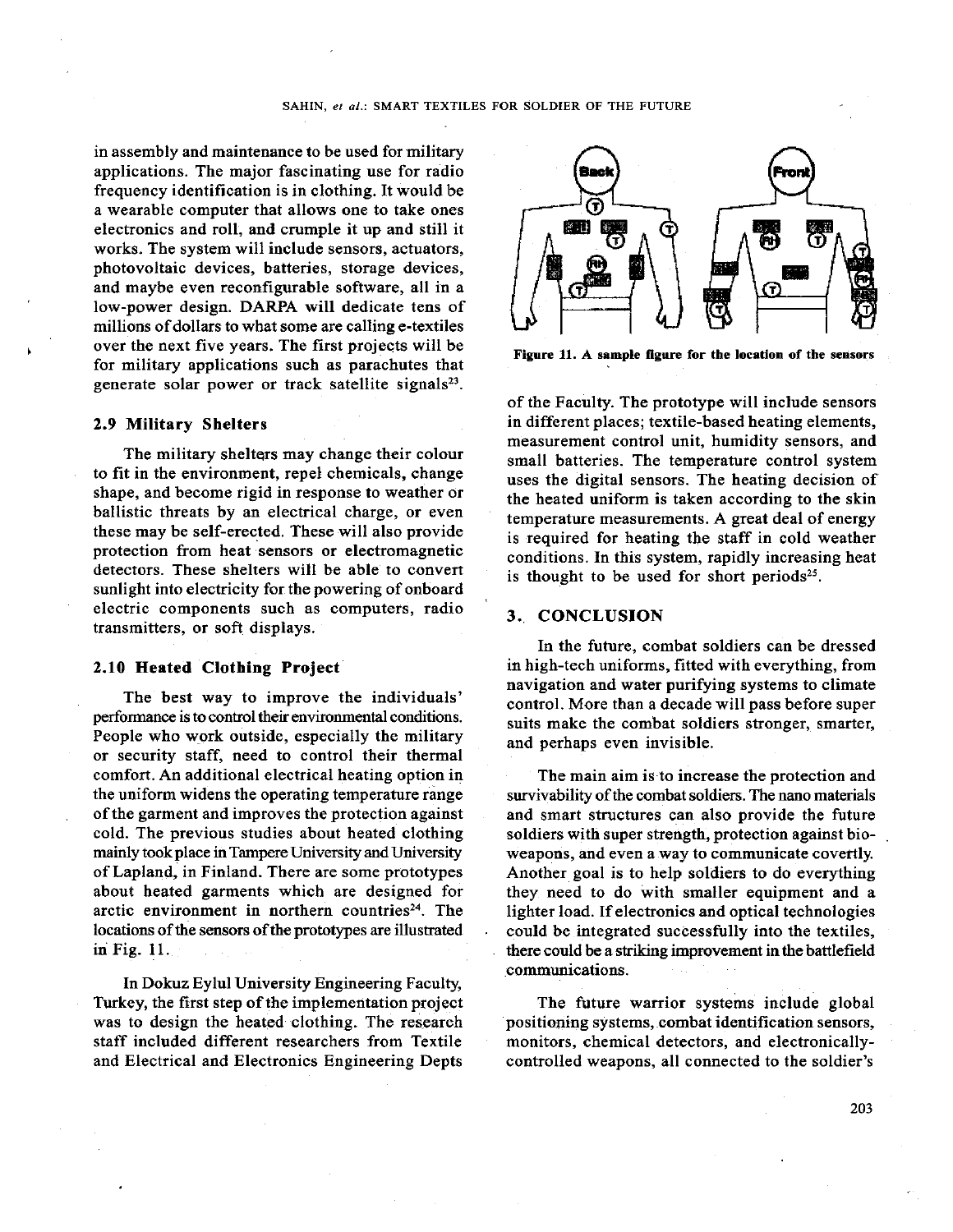computer to provide him instant access to information. **REFERENCES**  But getting the wire, and more futuristic technologies such as optics, into the uniforms and smart vests, and making these easy to use, is challenging. Wires must be flexible enough to be comfortable, carry signals, be safe to the soldier, and not give away his or her position.

In the future, by the development of the hightech textiles, the battle dress uniform can be hardened into an instant shield with the push of a button; also there can be chameleon-like battle suits that can change their colour depending on the surroundings. If a combat soldier is hit in the leg, sensors relay information about his injury and location to the field headquarters. Sensors inform the field headquarters about the soldier who is the closest to the wounded soldier; new orders and the target's position appear on the rescuer's head-up display.

The materials of the new era will benefit the soldiers in the following ways:

- Lightweight, high-durability fabrics: Uniform, packs
- Lightweight materials: Rock-frame, bayonet, rifle, ammo, tools
- Reduced weight ballistic protection: Smallarm plates, fragmentation vest
- Laser eye protection
- Next generation displays: Ultra thin high-resolution displays
- Information processing and storage: Small, massive durable storage devices, distributed microprocessors, conductor fibres embedded in the fabric
- Artificial muscles: Actuator for increased human performance
- Power storage/energy generation: Harvest energy from fabric flexure, hydrogen storage, embedded flexible batteries
- Drug and nutrient delivery on demand.

- 1. Xiang, Xing Zhao. Smart textiles(3):Very smart. Textile Asia, August 2001, 35-37.
- 2. Kirstein, T.; Bonan, J.; Cotter, D. & Troster, *G.* Electronic textiles for wearable computer systems. Canadian Textile *J.,* July/August 2002,  $29-31.$
- 3. Biberdorf, Curt. Active fabric. The Warrior, Jan-Feb 2002, 10-11.
- 4. http://www.sbccom.army.mil/products/cie/ Integrated Electronics\_in\_Textiles.htm
- 5. Andrews, A. Michael. Smaller, smarter and lighter systems. In Nanoscience for the Soldier Workshop, 08-09 February 2001, Army Research Office.
- 6. Veltman, C. Nano-tech future for soldiers. http:/  $/$ news.bbc.co.uk $/1/h$ i/sci $/1554130$ .stm
- 7. http://www.csmonitor.com/2002/0829/ p11s01 stgn.html
- 8. Wakefield, J. US looks to create robo-soldier. http://news.bbc.co.uWl/hi/sci/1908729.stm
- 9. http://www.darpa.mil/body/mission.html
- 10. http://www.madetomeasuremag.com/features/ FW2002Electrified.html
- 11. Akhtar, H. American hi-tech soldier of tomorrow. **http://defensejournal.com/20021dec/**  american-hitech.htm
- 12. Stewardson, Cheryl. Future soldier system-objective force warrior In Nanoscience for the Soldier Workshop, 08-09 February 2001. Army Research Office.
- 13. http://www.sbccom.army.mil/products/cie/ SPERAR MICH.htm
- 14. http://www.sbccom.army.mil/products/cie/USMC-**ACVCH.htm**